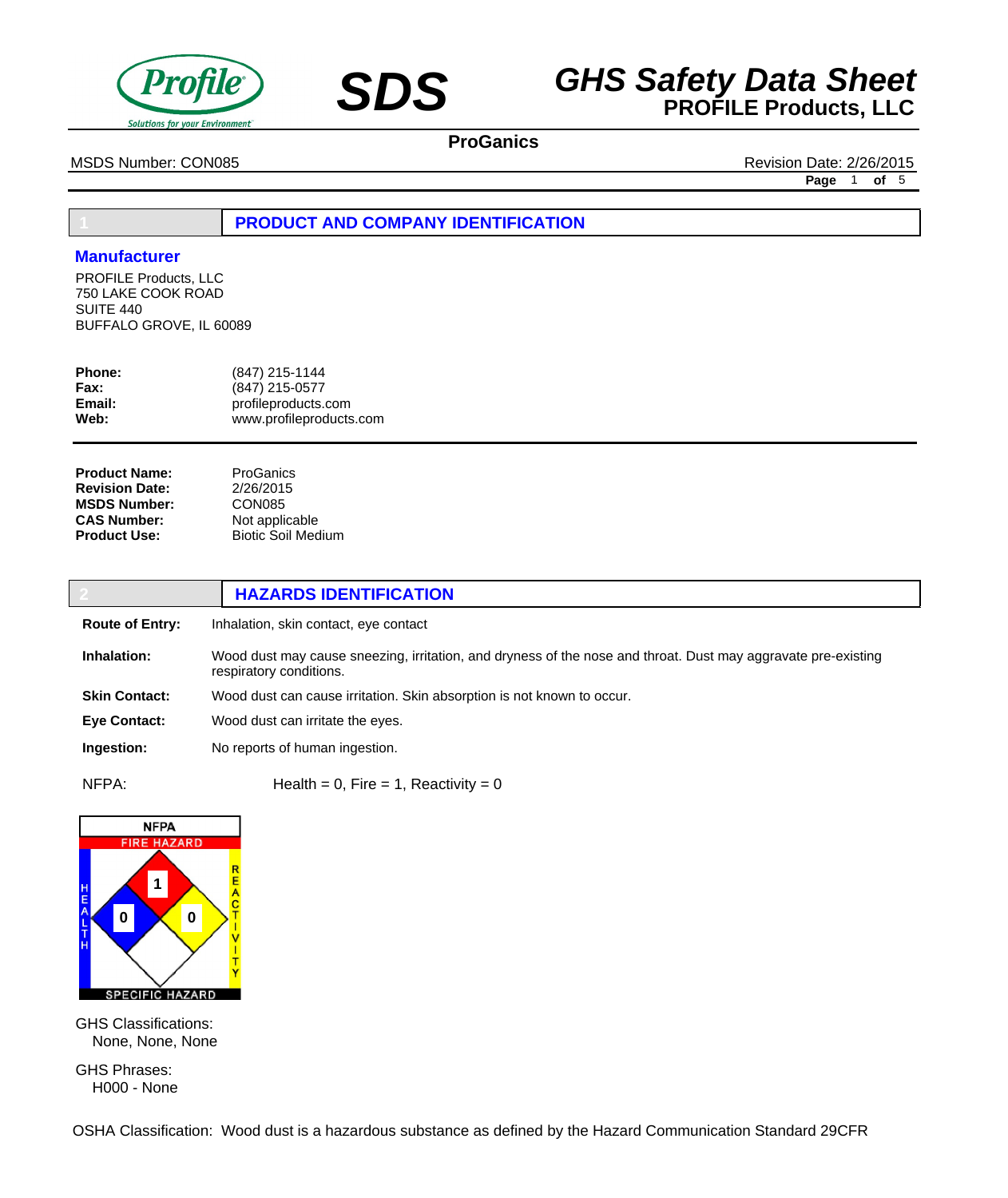



## MSDS Number: CON085 **Revision Date: 2/26/2015**

**Page** 2 **of** 5

1910.1200

**3 COMPOSITION/INFORMATION ON INGREDIENTS**

## **Ingredients:**

| Cas # | Perc.                              | Chemical Name |  |                                                            |
|-------|------------------------------------|---------------|--|------------------------------------------------------------|
|       | 9000-30-0   Proprietary   Guar gum |               |  |                                                            |
| N /A  |                                    |               |  | Proprietary   Proprietary Blend of Non-Hazardous Materials |

|                      | <b>FIRST AID MEASURES</b>                                                                                                              |
|----------------------|----------------------------------------------------------------------------------------------------------------------------------------|
| Inhalation:          | Usually not a problem. Remove to fresh air if respiratory irritation develops, and get medical aid promptly if irritation<br>persists. |
| <b>Skin Contact:</b> | Usually not a problem. Wash off with running water if irritation is experienced.                                                       |
| <b>Eye Contact:</b>  | Open eyelids and flush with water.                                                                                                     |
| Ingestion:           | None. If large quantities are ingested consult your physician.                                                                         |

| <b>FIRE FIGHTING MEASURES</b> |
|-------------------------------|
|                               |

| <b>Flammability:</b>       | Combustible product   |
|----------------------------|-----------------------|
| <b>Flash Point:</b>        | Not applicable        |
| <b>Flash Point Method:</b> | Not applicable        |
| <b>Autoignition Temp:</b>  | 200-260°C (400-500°F) |
|                            |                       |

Conditions to avoid: In contact with flames or hot surfaces

Flammable- Extinguish with water;same as a wood fire

## **6 ACCIDENTAL RELEASE MEASURES**

Scoop up product. Wear goggles and respirator if dust is produced in unventilated areas. Wet product may be slippery.

# **7 HANDLING AND STORAGE**

Clean up areas where dust settles. Minimize blowdown or other practices that generate high airborne dust concentrations. Store in a cool, dry place. Keep away from sources of ignition. **Handling Precautions: Storage Requirements:**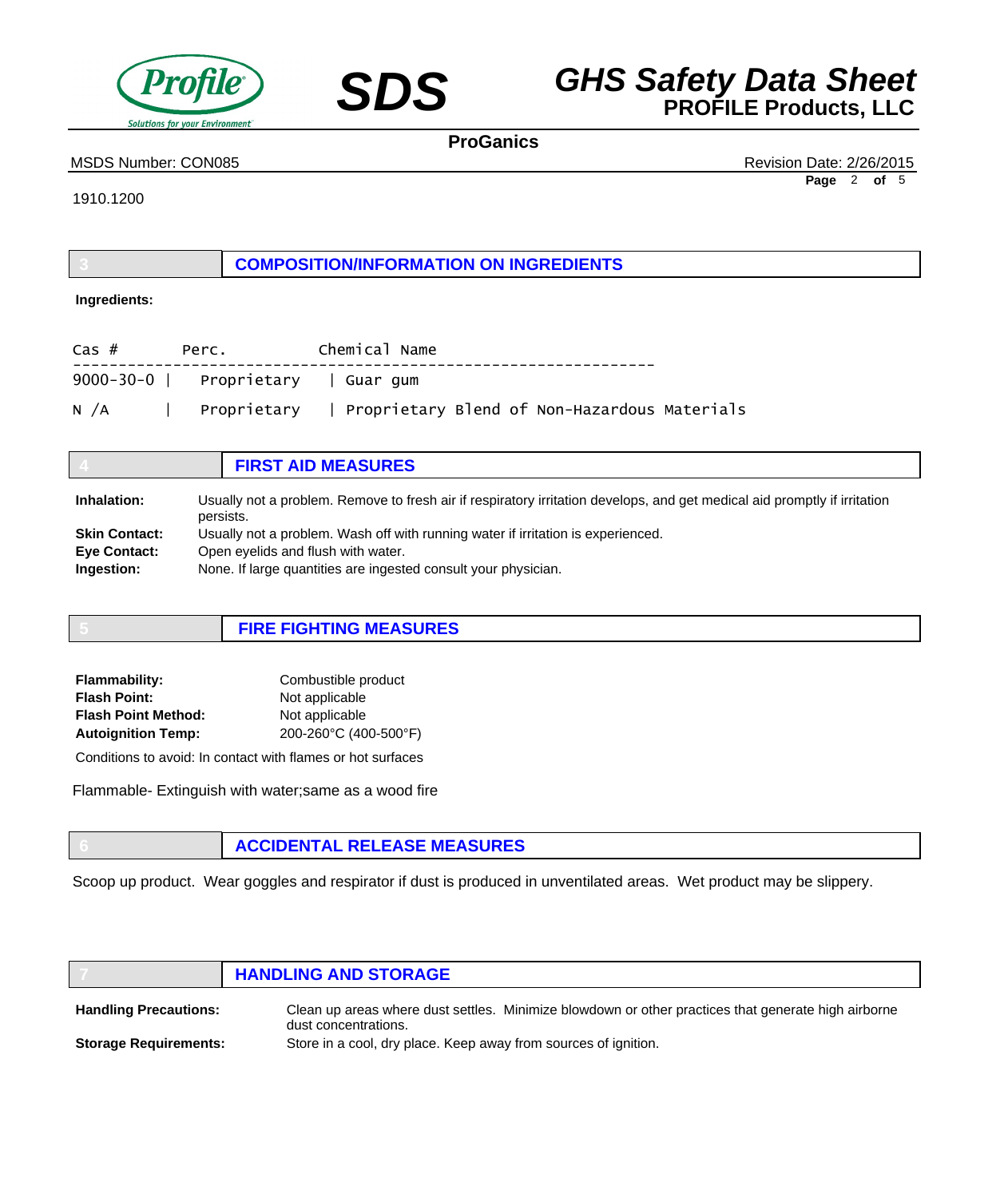



MSDS Number: CON085 **Revision Date: 2/26/2015** 

**Page** 3 **of** 5

|                                   | <b>EXPOSURE CONTROLS/PERSONAL PROTECTION</b>                                                                                                                                                                                                                                                                                                                                                                                                                                                                                                                            |
|-----------------------------------|-------------------------------------------------------------------------------------------------------------------------------------------------------------------------------------------------------------------------------------------------------------------------------------------------------------------------------------------------------------------------------------------------------------------------------------------------------------------------------------------------------------------------------------------------------------------------|
| <b>Engineering Controls:</b>      | None required for outdoor mixing and application. Use dust collection system for indoor handling<br>operations.                                                                                                                                                                                                                                                                                                                                                                                                                                                         |
| <b>Personal Protective Equip:</b> | Eye Protection: Wear goggles when emptying bags and during other operations where there is a risk of<br>dust entering the eyes.<br>Gloves: Leather, plastic or rubber gloves could be worn to minimize skin irritation.<br>Respirators: When handling methods generate dust at concentrations that exceed occupational<br>exposure limits, wear a NIOSH approved respirator. A fabric respirator or a facepiece respirator with<br>dust cartridges will generally provideadequate protection.<br>Footwear: The product is slippery when wet. Wear appropriate footwear. |

|                                                                 | PHYSICAL AND CHEMICAL PROPERTIES                                                 |       |                |  |
|-----------------------------------------------------------------|----------------------------------------------------------------------------------|-------|----------------|--|
| Appearance:<br><b>Physical State:</b><br><b>Vapor Pressure:</b> | Natural wood fibers derived from a variety of tree species<br>Wood Fibers<br>N/A | Odor: | Mild wood odor |  |

|                                  | <b>STABILITY AND REACTIVITY</b> |  |
|----------------------------------|---------------------------------|--|
| <b>Stability:</b>                | Stable product                  |  |
| <b>Hazardous Polymerization:</b> | Will not occur.                 |  |

|  | TOXICOLOGICAL INFORMATION |
|--|---------------------------|
|--|---------------------------|

EFFECTS OF CHRONIC EXPOSURE:

Inhalation: Frequent and repeated exposure to wood dust is associated with an increased risk of developing nasal cancer. Skin Contact: Although rare, wood dust may cause dermatitis in sensitized people.

Occupational Exposure Limits:

Wood dusts- All other species: ACGIH (2007): TLV-TWA 1 mg/m<sup>3</sup> (Inhalable fraction); A4 Particulates Not Otherwise Regulated (PNOR): OSHA: PEL-TWA 15 mg/m<sup>3</sup> (Total Dust); 5 mg/m³ (Respirable fraction)

Irritancy: Wood dust is a mild irritant Sensitization: Some wood dusts may cause allergic skin reactions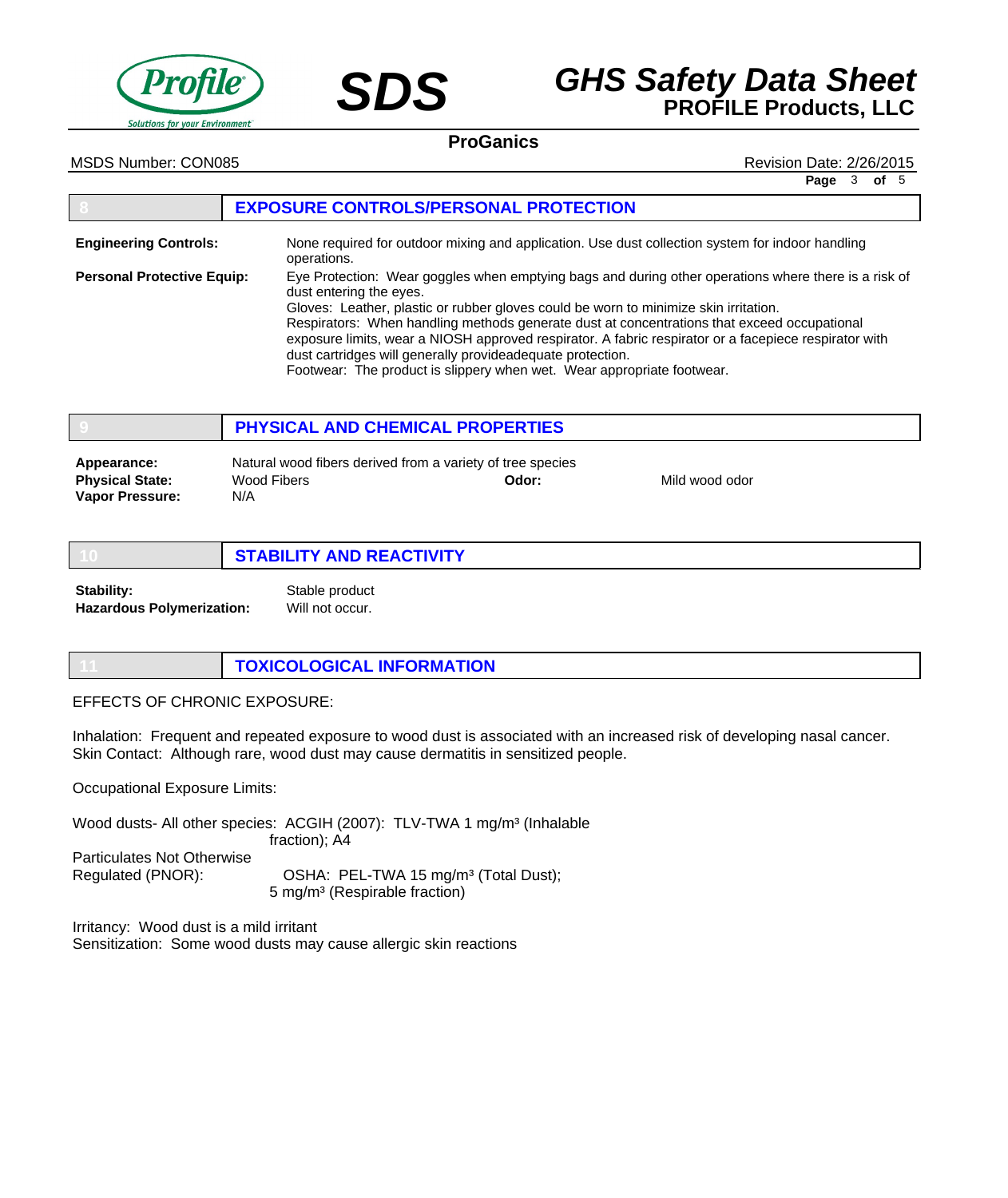



MSDS Number: CON085 Revision Date: 2/26/2015

**Page** 4 **of** 5

## **12 ECOLOGICAL INFORMATION**

48-hr Survival LC50 = >100% for *Daphnia magna* when runoff generated using ASTM D7101 (4"/hr rainfall rate) was tested according to EPA-821-R-02-012.

Guar Gum (CAS# 9000-30-0) is listed as an inert ingredient permitted for use in nonfood use pesticide products by EPA. It is also classified under the Federal Insecticide, Fungicide and Rodenticide Act (FIFRA) as a minimal risk inert substance (List 4A) meaning that as a pesticide, guar gum is considered by the EPA to pose little or no risk to humans or the environment. The US Department of Agriculture (USDA) National Organic Program (NOP) also allows the use of Guar Gum in a variety of applications, but primarily as a pesticide in organic production operations. Finally, Guar Gum is listed on the Generally Recognized as Safe (GRAS) list by the Food and Drug Administration.

# **13 DISPOSAL CONSIDERATIONS**

Normally can be disposed of as a wood residue. Ensure disposal is in compliance with local, provincial (state), and federal regulations.

| <b>TRANSPORT INFORMATION</b> |
|------------------------------|
|                              |

DOT Class: Not regulated #